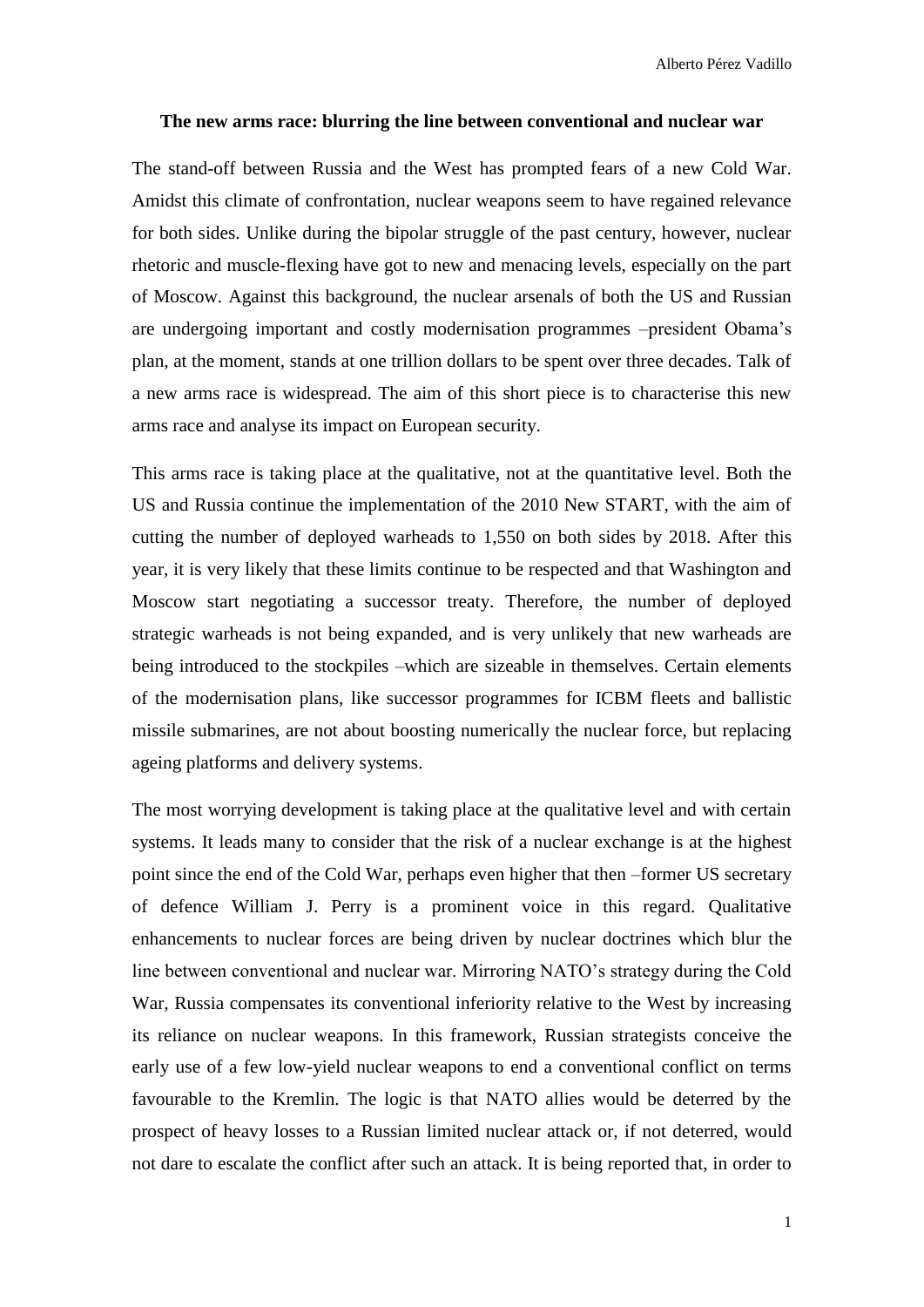Alberto Pérez Vadillo

be able to sustain this 'escalate to de-escalate' doctrine, Russia is modernising its numerically large and varied non-strategic systems, not accountable under START limits and shrouded in secrecy. Old warheads might be getting their service lives extended or replaced by new models with lower-yields.

While NATO is still trying to decide how to respond to this, some strategists suggest that to deter Russia from launching a limited nuclear strike the Alliance should be able to respond in kind. Hedging against this possibility, the US is modernising its free-fall B61 bomb, which is forward-deployed in bases in Germany, Belgium, the Netherlands, Italy and Turkey. The existing models of this bomb are being rolled into one single model, the B61-12, which will have variable yield, allowing for small nuclear detonations, increased accuracy and earth-penetrating capabilities. Therefore, while not new warheads are being introduced (the physics package comes from previous bombs), the B61-12 will be able to hold a wider range of targets at risk at lower yields, creating the impression that collateral damage would be limited. This will make the bomb appear more usable. Indeed, the B61-12 will have enhanced capabilities: it will be essentially a new weapon able to fulfill more types of missions.

Together with the B61-12, the planned replacement for the old US air-launched cruise missile (AGM-86B) also deserves consideration. The nuclear-capable Long-Range Standoff weapon (LRSO) is presented by its advocates as the only way for the US to retain a functional bomber-leg of its second-strike capability in the face of increasingly sophisticated Russian air-defence systems; in an all-out nuclear war, the LRSO should be able to overcome Russian defences to strike targets deeper within the country. However, beyond the strategic stability argument, some consider that the LRSO, thanks to its variable-yield nuclear warhead, could also be used to destroy those air-defence systems and other anti-access/area denial capabilities in a limited conventional war. That would amount to a first use of nuclear weapons by the US and nuclearize the conflict. To be sure, Russia has recently deployed nuclear-capable cruise missiles, like the Kalibr sea-launched cruise missile and the air-launched Kh-101 (both used with conventional payloads against targets in Syria), so the LRSO might also be justified as a way to prevent a capability-gap vis-à-vis Russia.

Russia and the US are playing a very dangerous game. They are engaged in an arms race towards ensuring options at the lower-end of a nuclear conflict. They are setting the